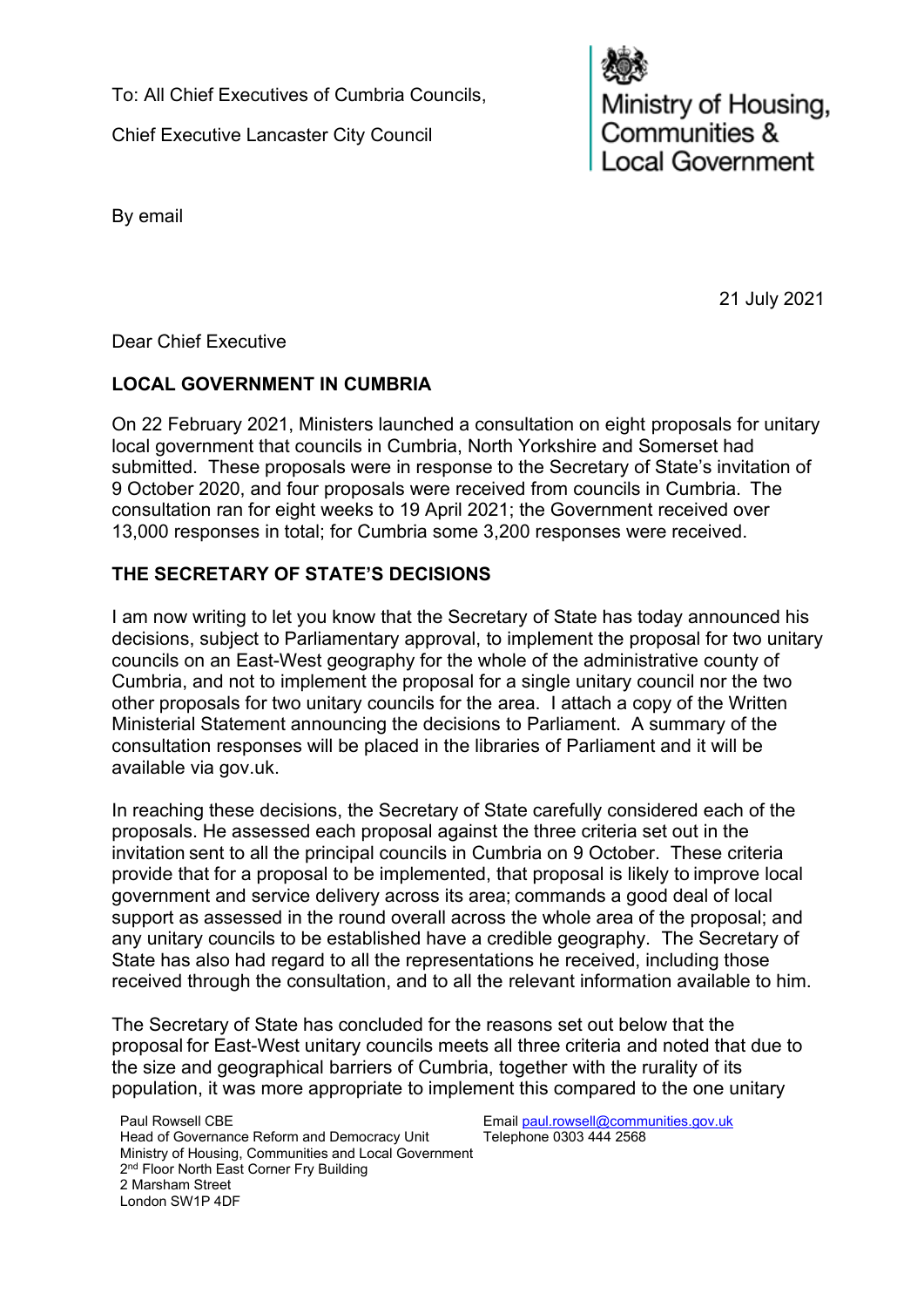proposal that also met all three criteria. The other two unitary proposals did not meet all the criteria and accordingly it is appropriate to implement the proposal for East-West unitary councils.

## **The East-West unitary proposal**

In relation to this proposal, the Secretary of State considered that it could be judged as meeting the criterion of improving local government and service delivery across the area. He considered that the proposal included evidence of improvement to local government and the delivery of public services, which was supported by a number of stakeholders; the proposal allows for more localised decision making on key services, and in the case of the existing county fire and rescue services, there will be a need to maintain the existing operational arrangements; the proposal suggests that savings annually of between £19.1m and £31.6m will be achieved and that the transition will require a total one-off investment of £17.6m to £23.8m. He was aware that the Department's analysts confirmed that in their view all the Cumbria options would be good value for money.

The Secretary of State considered that there is a good deal of local support in the round for the proposal for East-West unitaries. He noted there is a body of support for the East-West option as there is support for change to a unitary form of government, with greater support for solutions where services are delivered more locally; the evidence in the consultation is limited about support for this specific proposal. However, there is support from business recognising that this proposal could better support the advanced manufacturing base and supply chain around Sellafield; benefits of this proposal were recognised by the nuclear industry, including the National Nuclear Laboratory. Three local MPs have indicated their support for the proposal.

The Secretary of State also considered that the proposal for East-West unitaries could be judged to meet the credible geography criterion. He concluded that the populations of the councils (225k and 273k) are below the range of council size set out in the invitation, but the proposed councils would have established local identity and local economic geography, as referred to in the criterion. 

## **The proposal for a single unitary**

In relation to this proposal, the Secretary of State considered that it could be judged as meeting the criterion of improving local government and service delivery across the area. He noted that the proposal is likely to generate improvements to the operation of local government through the removal of the two-tier system and alignment of decision making; the proposal suggests that direct financial benefits are £96.5m over five years whilst recognising that there will be indirect benefits from service transformation, but these are not quantified as they will be dependent on decisions of the new council; the proposal states that transition to unitary local government in Cumbria will all occur in the first year and cost £17.3m. He was aware that the Department's analysts confirmed that in their view all the Cumbria options would be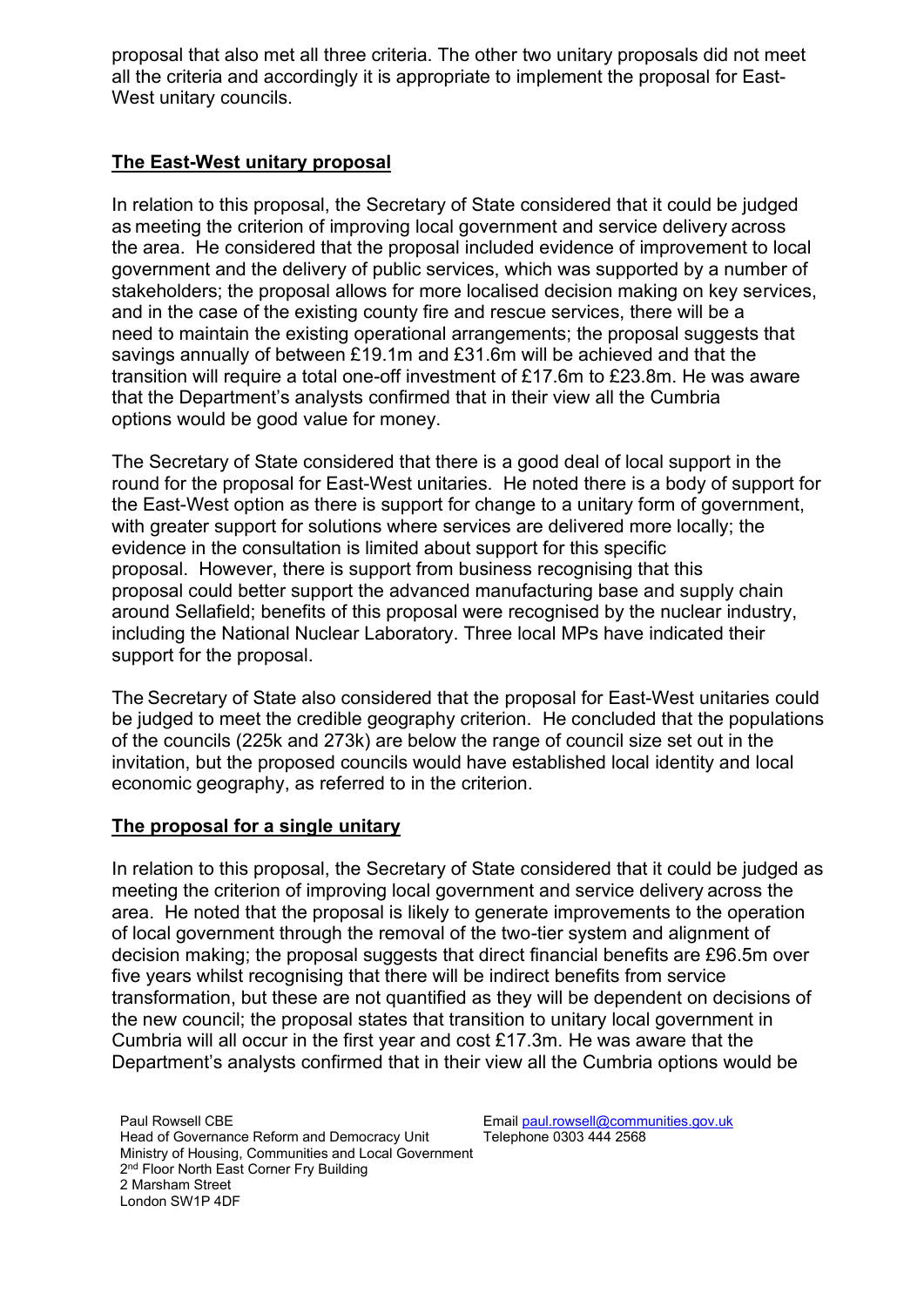good value for money but that this option would be likely to be better value for money.

The Secretary of State considered that there is a good deal of local support in the round for the single unitary proposal. He noted that this support includes that from educational institutions, PCC, fire organisations and certain neighbouring principal councils; residents and parish council responses in the consultation are finely balanced.

The Secretary of State also considered that the single unitary proposal could be judged to meet the credible geography criterion. He noted that the proposed council is within the range of council size set out in the invitation, and the geography of the council would preserve current service delivery for county level services over a countywide area.

However, as mentioned above, the Secretary of State considered that it would be more appropriate to implement the proposal for East-West unitary councils, given the size and geographical barriers of Cumbria, together with the rurality of its population.

## **The North South unitary proposal**

In relation to this proposal, the Secretary of State considered that it could be judged as meeting the criterion of improving local government and service delivery across the area. He noted that this proposal included evidence of improvement to local government and the delivery of public services; the proposal suggests that savings annually of between £19.1m and £31.6m will be achieved and that the transition requires total one-off investment of £17.6m to £23.8m. He was aware that the Department's analysts confirmed that in their view all the Cumbria options would be good value for money.

The Secretary of State considered that there is a good deal of local support in the round for this unitary proposal. He noted that there is a body of support for the North South option as evidenced by the fact that there is support for change to a unitary form of government, with greater support for solutions where services are delivered more locally; the evidence in the consultation is limited about support for this specific proposal; two local MPs have indicated their support for the proposal.

The Secretary of State also considered that the proposal could not be judged to meet the credible geography criterion.  He noted that the populations of the councils (260k and 240k) are below the range of council size set out in the invitation without identifying any issues of local identity or geography, as referred to in the criteria.

#### **The Bay unitary proposal**

In relation to this proposal, the Secretary of State considered that it could not be judged as meeting the criterion of improving local government and service delivery across the area.  He noted that whilst the proposal provides some evidence of improvement to local government in the area of the 'Bay' Council, it does not consider the impact of restructuring in the proposed North Cumbria Council, nor the impact of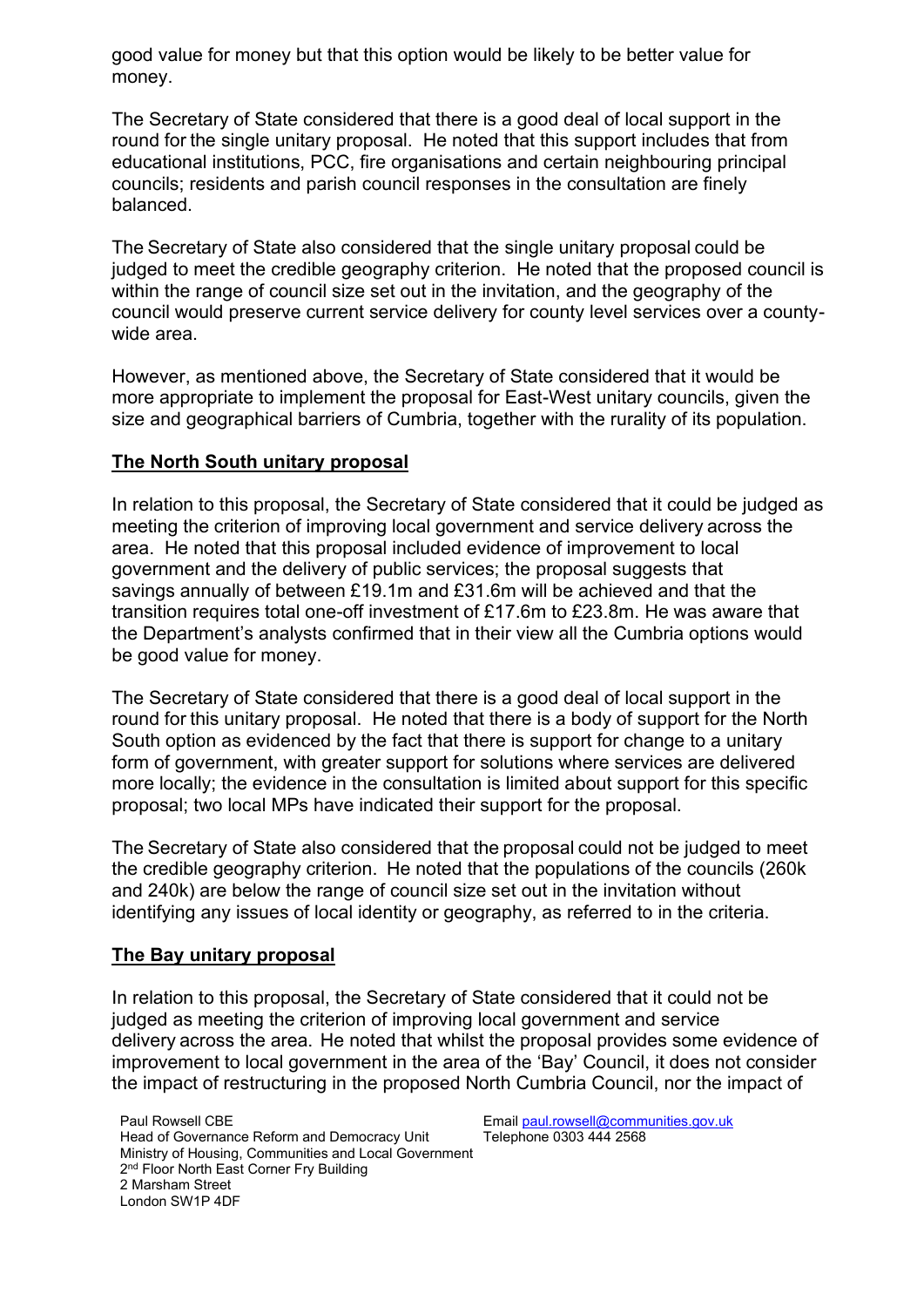removing Lancaster City from Lancashire, which could also affect boundaries of the police and fire authorities; the proposal states that transition will cost £27.2m and create direct benefits of £100.5m over 10 years, together with indirect costs of £15.2m and indirect benefits of £41.8m. He was aware that the Department's analysts confirmed that in their view all the Cumbria options would be good value for money.

The Secretary of State considered that there is a good deal of local support in the round for this unitary proposal. He noted that there is considerable support from residents of the area for The Bay proposal, and there is also support from health bodies and businesses. He also noted that a Lancashire MP has indicated support for this proposal but that no Cumbria MPs have done so.

The Secretary of State considered that The Bay proposal could not be judged to meet the credible geography criterion.  He noted that the proposal is silent in relation to North Cumbria or the impact that removing Lancaster City from Lancashire would have on local identity and credible geography.

## **The Secretary of State's conclusions**

Accordingly, given his conclusions as to how each of the proposals stands in relation to the criteria and possible implementation, the Secretary of State considered it appropriate to implement the proposal for two unitary councils on an East-West geography, and hence he has decided, subject to Parliamentary approval, that this proposal is to be implemented. In reaching this view, he was also aware that all the principal councils in Cumbria were seeking change and that the consultation had demonstrated wide support for reform.

## **NEXT STEPS**

The Secretary of State now intends to seek Parliamentary approval for the necessary secondary legislation to implement this two unitary East-West proposal. It is intended that the draft structural changes Order will be laid in Parliament around the turn of the year and that it will include provision for appropriate transitional arrangements, including for elections in May 2022 for the future unitary councils and for those councils to assume the full range of local authority responsibilities on 1 April 2023, when predecessor councils would be abolished.

My team and I look forward to working constructively with all the Cumbria councils on the implementation of the proposal. As a first step we will be discussing with Cumbria Chief Executives and their senior officers details to be included in the structural changes Order and subsequently we will be sharing with them detailed texts of the Order as the drafting is developed. I would suggest it would be helpful for us to meet with all Cumbria Chief Executives in the near future, and my office will be in touch about arranging such a meeting.

Paul Rowsell CBE Head of Governance Reform and Democracy Unit Ministry of Housing, Communities and Local Government 2<sup>nd</sup> Floor North East Corner Fry Building 2 Marsham Street London SW1P 4DF